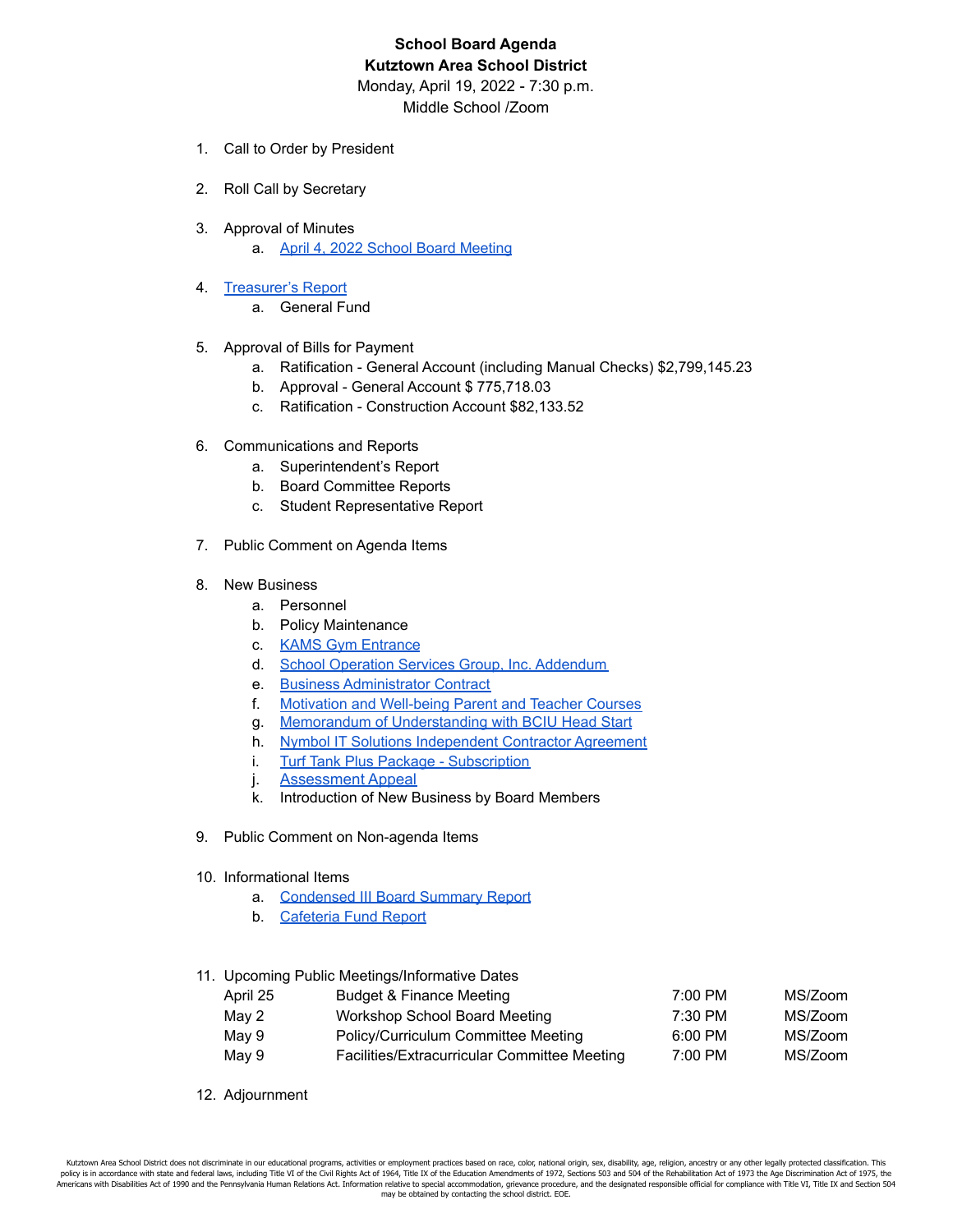## **ITEM 8 NEW BUSINESS**

- **a. PERSONNEL -** It is the recommendation of the administration that the Board of School Directors approve the following personnel items:
	- 1. The approval of the separation agreement and resignation of employee #1559, per the attached.
	- 2. The approval of an adjusted rate for Tiberius Shaub as part-time Technology Repair Technician effective April 20, 2022 at a rate of \$15.00 per hour, per the [attached.](https://drive.google.com/file/d/1qepi3-XnDnorkTM8ib6qy9nOjuGTbDMT/view?usp=sharing)
	- 3. The approval to extend the Long Term Substitute assignment at Kutztown Middle School for Janelle Loeb from April 11, 2022 until June 3, 2022 at Bachelor's, Step 1, of the KATA/KASD contract.
	- 4. The approval of medical leave for employee #152, effective May 16, 2022 until the end of the school year and returning on approximately August 16, 2022.
	- 5. It is the recommendation of the administration that the Board of School Directors approve the termination of employment for employee #2004, due to a failure to report to work, effective April 19, 2022.
	- 6. The approval of Katelyn M. Martin as a part time learning support aide at Kutztown Area High School, effective April 20, 2022 at a rate of \$15.54 per hour.
	- 7. The approval of an unpaid leave for employee #124 commencing on April 4, 2022 through approximately August 16, 2022.
	- 8. The approval of employee #576 to return from Family Medical Leave effective April 19, 2022.
	- 9. The approval of Nicholas Renninger as Help Desk Support Technician at a salary of \$41,600, effective on June 8, 2022, per the [attached](https://drive.google.com/file/d/16RagBp33jekdAK6VT_Nsi_hcfareEAEu/view?usp=sharing).
	- 10. The approval of Anthony Schappell III as a part time flexible custodian at a rate of \$18.00 per hour, effective April 20, 2022, per the [attached](https://drive.google.com/file/d/1LDfgfmaLtZG0czyiqEahH0Kw79MOHQ1g/view?usp=sharing).
	- 11. The approval of Noel Arnold as a part-time maintenance staff at a rate of \$18.50 per hour, effective April 20, 2022, per the [attached](https://drive.google.com/file/d/1NVKha880j7zNTzWCE_E8_hMcYY22xUaN/view?usp=sharing).

## *All Personnel are Approved Pending Receipt of All Mandated Credentials*

- **b. POLICY MAINTENANCE -** It is the recommendation of the Policy and Curriculum Committee that the Board of School Directors approve the following:
	- i. Second reading and adoption
		- 1. Policy 008 [Organizational](https://drive.google.com/file/d/1dQDOMS4ed662yLOW28GEvEsYOB_fbCWx/view?usp=sharing) Chart
	- ii. First Reading
		- 1. Policy 100 [Strategic](https://drive.google.com/file/d/1R2p1f0Y-jz4EGWMyQPkfuA--iRCWUkn0/view?usp=sharing) Plan
		- 2. Policy 237 [Electronic](https://drive.google.com/file/d/1vvnBxRu-tuUpdCp5igZutbaVcCbzFyDm/view?usp=sharing) Devices
- **c. KAMS GYM ENTRANCE FLOORING-** It is the recommendation of the Facilities Committee to approve the agreement with Division Contract Flooring for removal and replacement of the Kutztown Area Middle School gym entrance floor at a cost of \$15,900, per the attached.
- **d. SCHOOL OPERATIONAL SERVICES GROUP, INC. ADDENDUM -** It is the recommendation of the administration that the Board of School Directors approve the addendum with School Operations Services Group, Inc. (SOS) for the 2022-2023 year to provide van drivers, custodial, food service, paraprofessionals, and clerical substitutes when we are unable to fill the position through regular process, per the attached.
- **e. BUSINESS ADMINISTRATOR CONTRACT -** The approval of the contract for Elizabeth Ann Siteman as Business Administrator effective June 1, 2022 through June 30, 2026 at a salary of \$117,000 per the attached contract.